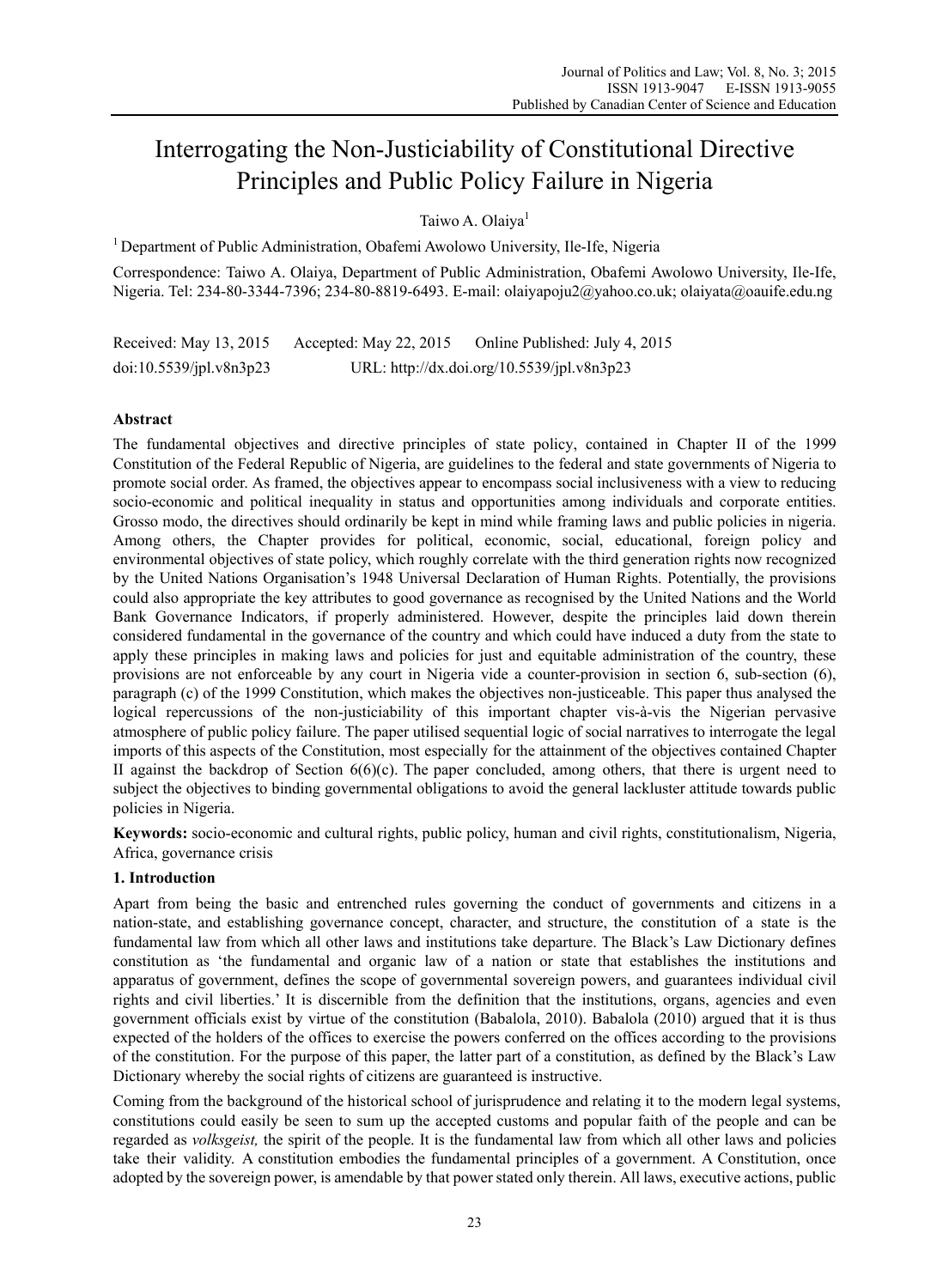policies and judicial decisions must conform to the Constitution, as it is the creator of the powers exercised by the departments of government and other bodies within the polity. Circa, constitutions are indispensable for administration of a state. Apart from its empowerment of the state; establishing values and ideas of democracy, freedom or liberty, peoples' welfare, equality and justice; and lends legitimacy to the territorial integrity of a nation, a fundamental significance of constitution is that it serves as the linkage between the citizens and the state by the provisions of inalienable rights and duty-bound obligation in reciprocity. Thus, there is no gainsaying the fact that constitutions must be well grounded to guide all policies emanating from all and sundry and societies that make up a state, as much as possible.

In Nigeria, the supremacy of the constitution over all persons and institutions is indubitable. Section 1 of the 1999 Constitution states, *inter alia,* that the 'Constitution is supreme and its provisions shall have binding force on the authorities and persons throughout the Federal Republic of Nigeria. The constitution also states that every action of the institutions and persons within the country must conform to the provisions of the constitution, as a matter of necessity, or be rendered void to the extent of its inconsistency. To this extent, all government and non-governmental bodies are expected to equate the policies of their operations within the ambit of the constitution and the purpose contained in the constitution. Essentially, the purposes of the Nigerian State are contained in Chapter II and tagged the Fundamental Objectives and Directive Principles of State Policy. Ordinarily, the Fundamental Objectives and Directive Principles of State Policy are the basic principles to guide the policies, which are expected to be variously utilised for Nigeria to realize the national ideals.

These principles do not appear on the Constitution by default. They are echoes of human struggles and successes recorded in the American Declaration of Independence in 1776 and the adoption of Federal Constitution in 1787; the French Revolution in 1789; the Bill of Rights appended to the American Constitution in 1791. Hence, it is discernible that the struggle for the entrenchment of the rights of man has been part and parcel of revolutions. Indeed, by 19th Century, nearly all civilized countries of the world have established a constitutional framework whose underlining tenets are human rights. However, the root of the modern system of socio-economic and cultural rights, as distinct from civil and political rights, was laid in the Universal Declaration of Human Rights in 1948. The declaration, though clearly distinguished between the two types of rights, was quick to affirm their equal importance as conjoined entitlements. Indeed, indication as to the interdependence and indivisibility and equivalence of all human rights, whether civil and political or whether economic, social and cultural, was put on the front burner while discussions about the adoption of the Universal Declaration of Human Rights was on-going in December 1948. To that extent, two covenants for the implementation of the treaties were established, namely, the International Covenant o Economic Social and Cultural Rights (ICESCR) and the International Covenant on Civil and Political Rights (ICCPR), *pari passu*.

As iterated earlier, the Nigeria 1999 Constitution contains relevant provisions that bear direct connection with the two covenants above-mentioned. However, despite the principles laid down therein considered fundamental in the governance of the country and which could have induced a duty from the state to apply these principles in making laws and policies for just and equitable administration of the country, these provisions are not enforceable by any court in Nigeria vide a counter-provision in section 6, sub-section (6), paragraph (c) of the Nigerian 1999 Constitution, which makes the objectives non-justiceable. This paper thus analysed the logical repercussions of the non-justiciability of this important chapter vis-à-vis the Nigerian pervasive atmosphere of public policy failure. The paper utilised sequential logic of social narratives to interrogate the legal imports of this aspects of the Constitution, most especially for the attainment of the objectives contained Chapter II against the backdrop of Section  $6(6)(c)$ . The paper concluded, among others, that there is urgent need to subject the objectives to binding governmental obligations to avoid the general lackluster attitude towards public policies in Nigeria.

#### **2. The Contextual Domain of Public Policy and Fundamental Objectives**

An objective could be said to be fundamental to a thing when it serves as a source or origin to another or basis for the existence and relevance of that thing. *Grosso modo*, it is likable to the concept of *quid pro quo*, because of that therefore this. As Duru (2013:4) pointed out, the whole essence of Fundamental Objectives and Directive Principles stipulated in Chapter II of the 1999 Constitution is reflected in the dictum of Justice Bhagwati's in *Minerva Mills v. Union (Note 1) of India* that:

…to a large majority of people who are living in almost subhuman existence in conditions of abject poverty and for whom life is one long unbroken story of want and destitution, notions of individual freedom and liberty, though representing some of the cherished values of a free society would sound as empty words bandied about in the drawing rooms of the rich and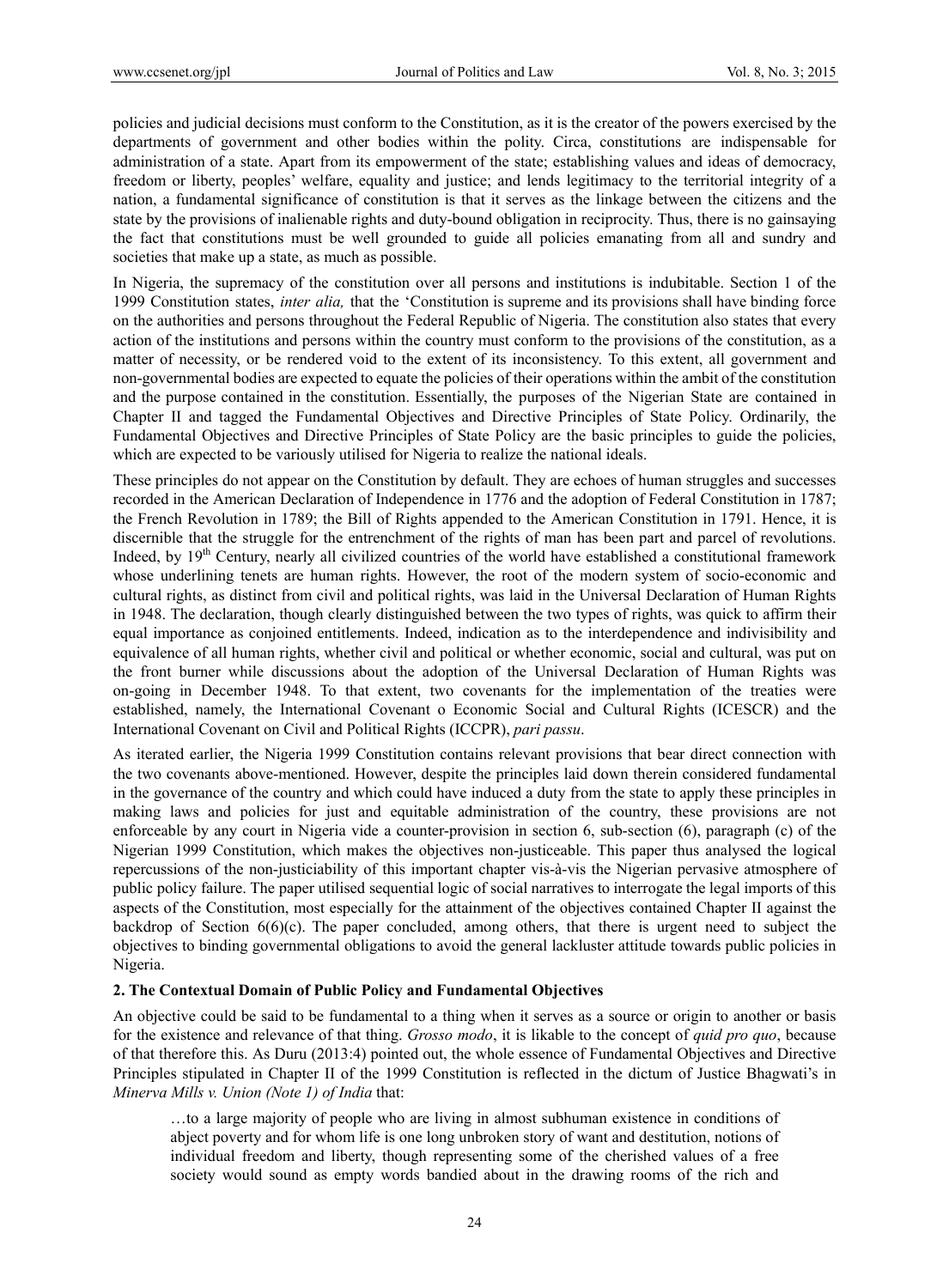well-to-do, and the only solution for making these rights meaningful to them [is] to remake the material conditions and usher in a new social order where socio-economic justice [will] inform all institutions of public life so that the preconditions of fundamental liberties for all may be secured.

For instance, Okeke (2011) pointed out that as beautiful as these objectives are for the realisation of enduring policies against profligacy in Nigeria, the anti-thesis provided within the same constitution in section 6 most probably accounted for the recurring crisis of corruption in Nigeria, despite numerous legislations and other regulations in the country. According to him:

the drawback to the appropriation of these 'dreams' or objectives by citizens as of right is the provision in section 6, sub-section (6), paragraph (c) of the 1999 Constitution which makes the objectives non-justiceable. There is an urgent need to delete the above provision from the Constitution and subject the objectives to binding governmental obligations known as Constitutional Projects which would encourage the use of public fund for common good. (Okeke, 2011: 176)

It is given in any society that governmental entities at all levels enact laws in a broad sense. Such entities then embark on policies that will allocate resources for the purpose of promoting the greatest welfare of the greatest number of people. This appears to (or should) be the fundamental objectives of governments for which public policies are the vehicle. In that regards, Olaiya, 2010 argued radically that public policy itself can be generally defined as a system of laws, which manifest in regulatory measures and courses of action instituted with a view to give human face to the programmes of governments.

A major aspect of public policy is its benefit to the people. Public policy is the particularized action embarked upon by governments to combat a critical setback or anticipated crisis of public concern. Such actions are directly linked to certain laws, which in themselves are linked to the constitution. In a Nigerian sense, the law includes specific legislation, case laws, received English laws, the Statutes of General Application and more broadly defined provisions of international law. In all spheres of governance, local, state, federal, and international government organizations all craft and implement public policy to protect and benefit their populations. Such responsibility, arguably, cannot be fostered in vacuum. There has to be a pedestal upon which the tenors will rest for optimum delivery. Once this is done, the role of government will then shift to guiding and influencing the inertia of public policies, rather than making them (Newman, 2001). This is especially considered germane because public policy has long been influenced by a cross section of plural actors determining the direction of public policy, notwithstanding whether from inside or outside government (Newman, 2001:18-23). Thus, the 'interplay of power-wielding interest groups [influencing things in] policy-making process' ( is an important area for which interest should be diverted and adequacy of holistic plan put in place to addressing the dynamics that will be inevitably created as it were. This opinion becomes more robust considering the hallowed claim that a very important aim of governance is to ensure that government acts in the public's interest (Little, 1996:347) and grounding the mechanism in justiceable constitutional provision would most definitely forestall government run as 'a closed viable system that produces itself' as an offshoot of the 'decision of a few representatives or officials' rather than a wise vigilance for collating informed public opinion (Little, 1996:347). Nevertheless, some scholars like Ebienfa (2009) and Olaiya (2010) while deposing to the same school of thought have argued that laws and policies that emanates from the State perpetuate the interest of the ruling class much more to the detriment of the ruled. They argued that constitutions and legislations in States promote the interest of the dominant class controlling the means and power. Yet, no one had argued to downplay the role of law in the formulation of viable public policy.

#### **3. Law and Public Policy**

Public policy discourse has undoubtedly transcended the period of time when analysts consider them and the successes they can facilitate in isolation of the political will and its general acceptability. In the justifiable opinion of Ebienfa (2009), notwithstanding numerous public policies that could serve to alleviate the burden of governance crisis in Nigeria, the unfortunate absence of political will stands in the way of the realisation of set policy objectives**.** As Adam and Balfour (1998:135) argued the whole essence of public policy as typified in the contemporary decision making situation is largely 'to identify, develop, and implement solutions to an array of discrete social problems'. According to them, the reflection that public policy is a problem solving mechanism is gaining the necessary momentum against the backdrop that governance situation now presents 'rather uncommon instances' that require that 'the technology for addressing the problem is known and a political consensus exists on the goals of the policy (Adam & Balfour, 1998:134-36). It would therefore appear that the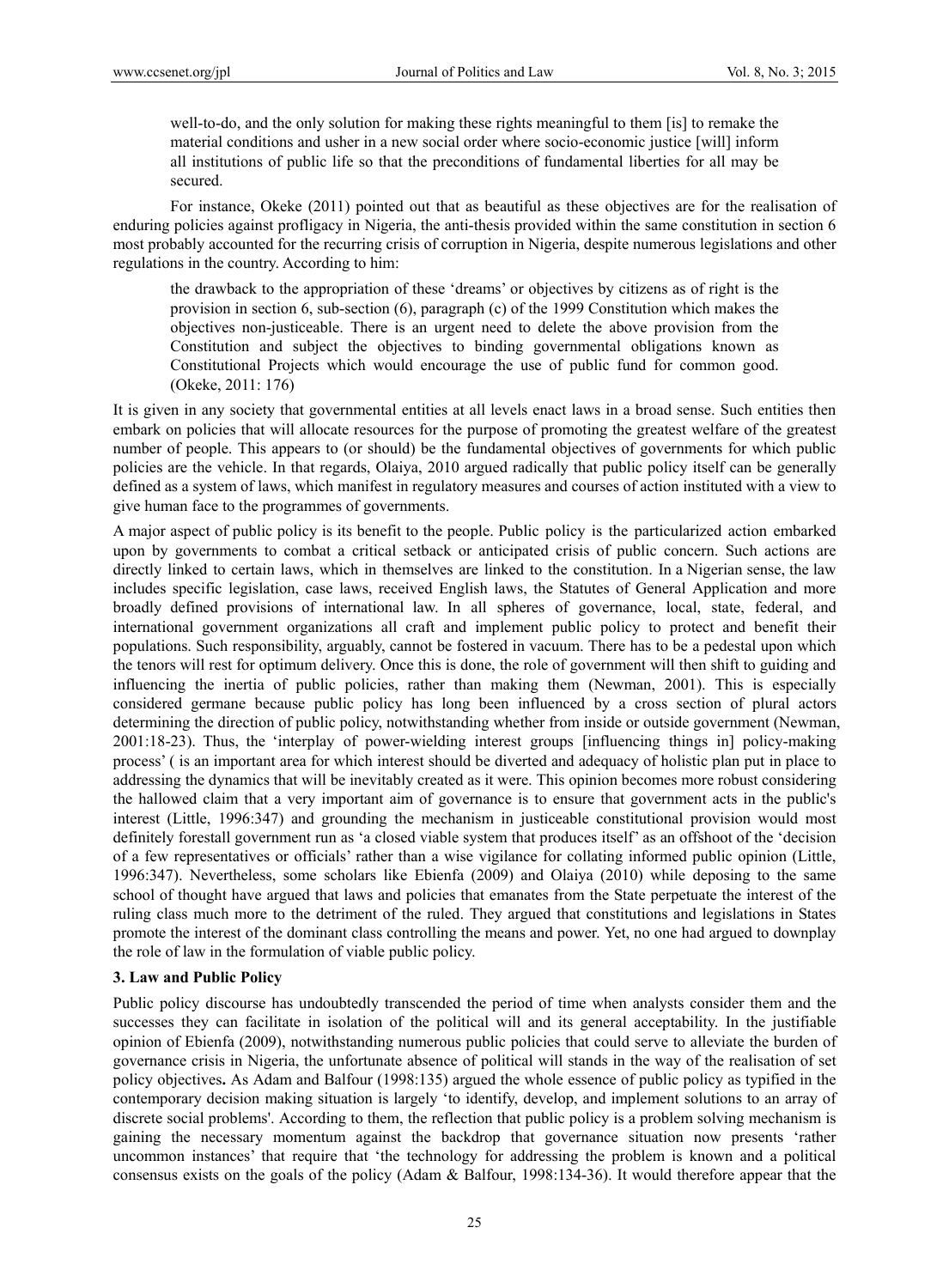platform for ensuring public policy formulation must be concrete, available for easy interpretation, and largely predictable in its minimum sense by ordinary citizens.

There is no gainsaying, therefore, the fact that public policy should be embodied in constitutions, legislative acts, and judicial decisions in order to guarantee its stability and potency. In his Seminal essay entitled "The Study of Public Administration" published in the Political Science Quarterly in 1887, Woodrow Wilson, a scholar and 28<sup>th</sup> American president, regarded as the founding father of the modern public administration defined public administration as "detailed and systematic execution of public law" (Wilson, 1887). Juxtaposing Woodrow Wilson's time-hallowed definition with the definition of public policy as a purposive and consistent application of law to a course of action produced in response to a social crisis of a constituency, formulated by a specific political process, and adopted, implemented, and enforced by a public agency, it ought to leave no room for misconception that public policy and law are inextricably interwoven (not interdependent). Like epiphyte and its host plant – the former grows non-parasitically and derives its moisture and nutrients quasi-independently from the latter and/or from accumulating values around it instead of the structure – so do public policy derives its expediency and value from law.

In yet another analogy, public policy is to law what the cantilevered beam is to base structure called fulcrum to a structural engineer. The extra square footage provided by cantilever allows for crucial extension beyond a fulcrum, when occasioned, covering more space and, yet, is supported by a balanced base or a downward force provided by the fulcrum. In social parlance, apart from law that will form the framework, the real feeders and shapers for emergence and sustenance of public policy are the ever-dynamic societal perceptions and expectations as well as the political will of the moment. The law, comprising constitutional provisions, legislations, case laws, and the native law and customs, however provides the structure on which public policy derive its support. Succor or support therefore, the position of law to public policy appears superior as the former constitutes the stability upon which the latter's social fabric is built. Yet, public policy, properly grounded, is much more assertive than law due to its fluidity and adaptation to societal changes. Public opinion, more often than not, shapes public policy. As the public becomes progressively opinionated about a social problem, the law responds characteristically through the dynamism of public policy.

Indeed, this line of thought could have come handy to allay the fear of the great German jurist, Friedrick Karl von Savigny, the influential head of the historical school of jurisprudence pioneered in the first half of the 19th century while studying the relations between the society and law. As Kutner (1972:287) argued, Savigny vehemently opposed the codification of law, i.e. reducing a people's whole stock of law to writing, because 'no amount of state authority could produce a real, suitable, or stable code' in any political system, least of all the ones in transition. The law, according to the historical school, is the constitutive will of the people. To think of law as self-exhaustive and amenable to be codified is to denounce the ever-changing consciousness of the people and make law a highland of its own because it will, so doing:

inevitably attract [ALL] attention to itself, away from the real source of the law, so that the latter, left in darkness and obscurity, would derive no assistance from the moral energies of the nation, by which alone it could attain a satisfactory state. (Stone, 1946:423)

However, the great influence of Savigny's historical school hardly exists in the contemporary world. Most States now possess a single, unified code of laws populated from various sources. In Nigeria, the sources of law, which are the Constitution, The Received English Law (comprising Common Law and Equity aand Statute of General Application (SOGA)), Acts of Parliament, case law, etc, are well coded (Asein, 2005). The only exception being the native law and customs has been codified in some sense by various provisions of constitutions, Acts, civil procedures, which have delimit its application or set rules as to how and which of the organic laws of the indigenous people will be applied in the Nigerian courts. By virtue of section 36(12) of the 1999 Constitution, "a person shall not be convicted of an offence unless that offence is defined and the penalty thereof is prescribed in a written law". Similarly, by the combined effect of provisions of section 14(3) of the Evidence Act, section 13 Cap 46 Law of Oyo State 1978, decided cases, and a host of state laws across the federation, among others, the validity for the observance of which customary law is set, albeit selectively. For a native law and custom to be applicable, it must not be

- (a) repugnant to natural justice, equity and good conscience;
- (b) incompatible with any written law, either expressly or impliedly; and
- (c) contrary to public policy.

There is no doubt, therefore, that codification of law and the attendant fear of inflexibility in addressing the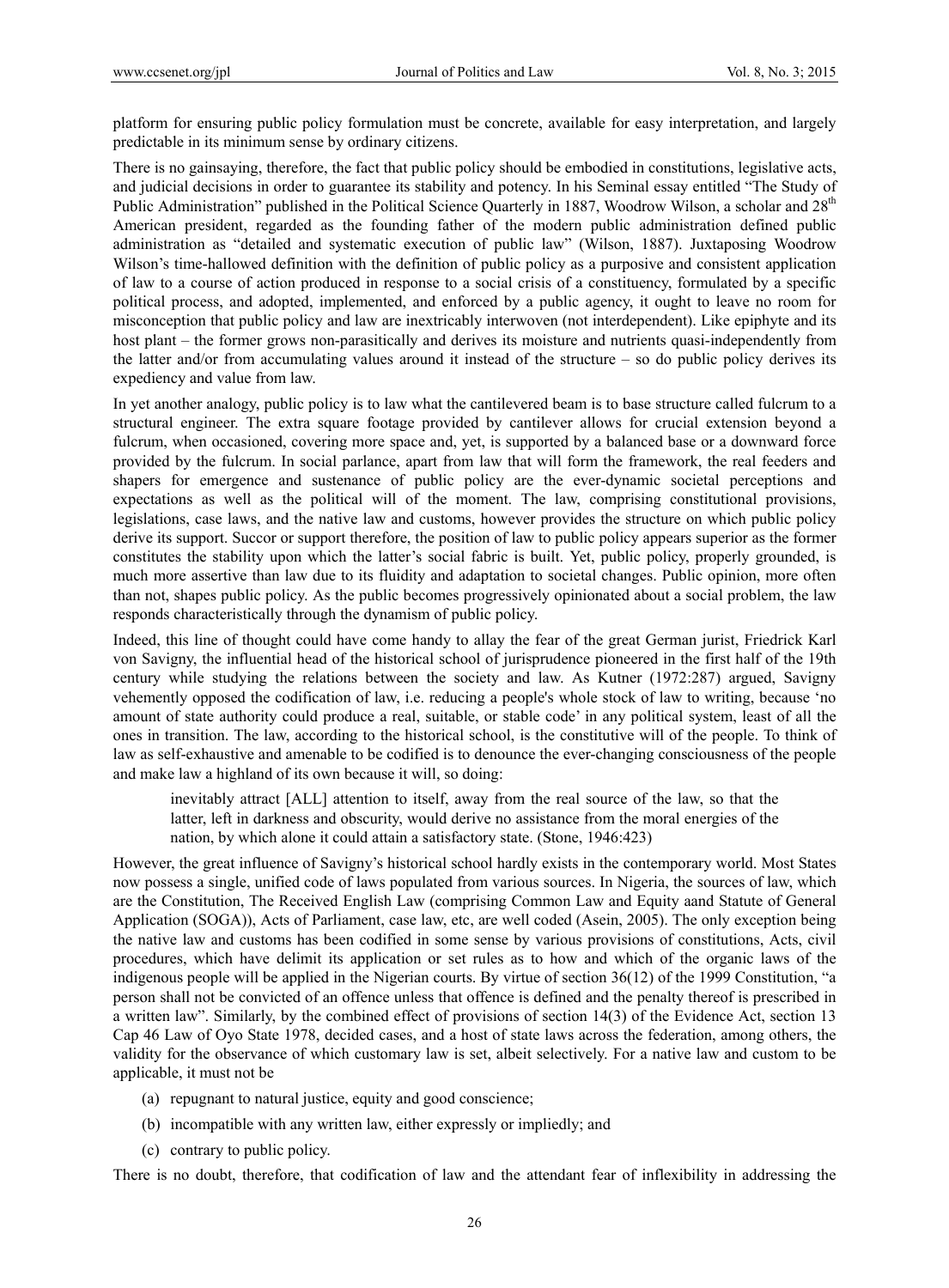dynamic and unique spirit of the people can be allayed with the advent of active public policies, which constantly correlate the law with national consciousness. Nevertheless, the most important modern law that gives impetus to public policy is the constitution, which, as explicated in the next section, is the comprehensive law of the land from which other laws derive their validity.

#### **4. Primacy of the Constitution and Directives on Public Policy in Nigeria**

Ebienfa (2009) argued, paradoxically, that the crisis is not only failure of existing public policies in Nigeria but also that there is no policy of public policy. The author hinged his cogent submission on the fact that the Nigerian policies, most especially for social rights, exist in vacuum with the necessary appendages of constitutionalism. The primacy of constitutions of States derives from the assumptions that the constitution is the collective will of the people. The 'We the people' perambulations that usually precede provision letters of constitutions can be cited as the attestations that the constitutions indeed represent the consent of the people. In the United States, the preambles to the American Constitution of 1787 reads "We, the People of the United States, in order to form a more perfect union, provide for the common defence, promote the general welfare and secure the blessings of liberty to ourselves and our posterity, to ordain and establish this constitution for the United States of America." In Nigeria, the preambles to the 1999 Constitution reads "We the people of the Federal Republic of Nigeria; Having firmly and solemnly resolve, to live in unity and harmony as one indivisible and indissoluble sovereign nation …and to provide for a Constitution for the purpose of promoting the good government and welfare of all persons in our country, on the principles of freedom, equality and justice, …do hereby make, enact and give to ourselves the following Constitution.

Manifest in all of these preambles is the appearance of a commitment to protect the socio-economic and politico-cultural rights of the people. A voyage through the Constitution of the Federal Republic (1999) would reveal two fundamental mention of the word 'public policy'. The first can be mention of Section 29(3)(b) which states *inter alia* that:

29. (1) Any citizen of Nigeria of full age who wishes to renounce his Nigerian citizenship shall make a declaration in the prescribed manner for the renunciation. (2) The President shall cause the declaration made under subsection (1) of this section to be registered and upon such registration, the person who made the declaration shall cease to be a citizen of Nigeria. (3) The President may withhold the registration of any declaration made under subsection (1) of this section if- (a) the declaration is made during any war in which Nigeria is physically involved; or (b) in his opinion, it is otherwise contrary to public policy.

The intendment in this mention seems to refer to repugnancy clause which could render such renunciation void. Such repugnancy test is also addressed towards customary law that is considered barbaric in context.

The real address of public policy in the 1999 constitution seems to be captured in Chapter II of the 1999 Constitution. The chapter contains the non-justiceable fundamental objectives and directive principles of State policy. The provisions of this chapter are non-justiceable to the extent that no one can sue the government of the day for failing to comply with the provisions. Yet, the chapter forms the bedrock of public policy formulation in Nigeria. Yet, Section 13 of the Constitution made an omnibus provision that seemingly ascribes compulsion on the apparatuses of government of Nigeria, as a matter of 'duty and responsibility', to observe the provisions of the constitution to letters. Among others, the provisions of the Chapter stipulate that the duty and responsibility of the government shall be geared towards the security and welfare of the people, who are the ultimate custodian of the sovereignty of Nigeria that is then transferred to the government through the constitutional provisions. In some cases, the letters of the constitution are brightly configured as though the educational, infrastructural, health and safety need, and other social cultural needs are to be unequivocally guaranteed. In fact, Section 17(3) of the constitution states, inter alia, that it is incumbent on the State to institute her program for the assurance of adequate means and facilities of basic livelihood to all citizens without discrimination. This, as provided infra, should encompass satisfactory employment befitting of an able and willing persons of working age. A percipience discernible from all these flamboyant provisions is that the government is duty-bound to its fulfillment.

As Olaiya (2010:259-260) pointed out, the rather long and seemingly positive provisions of the Nigerian Constitution (1999) should form the bedrock for public policy formulation in Nigeria. From the excerpt, it is clear that the provisions offer the template for achieving the promotion of 'good' governance and 'welfare of all persons in our country, on the principles of freedom, equality and justice' as proclaimed in the preambles to the constitution. Put differently, the provisions of Chapter II arguably correspond to rights of citizens in the social context. Thus, all policies of government regarding social rights are expected to take impetus and guidance from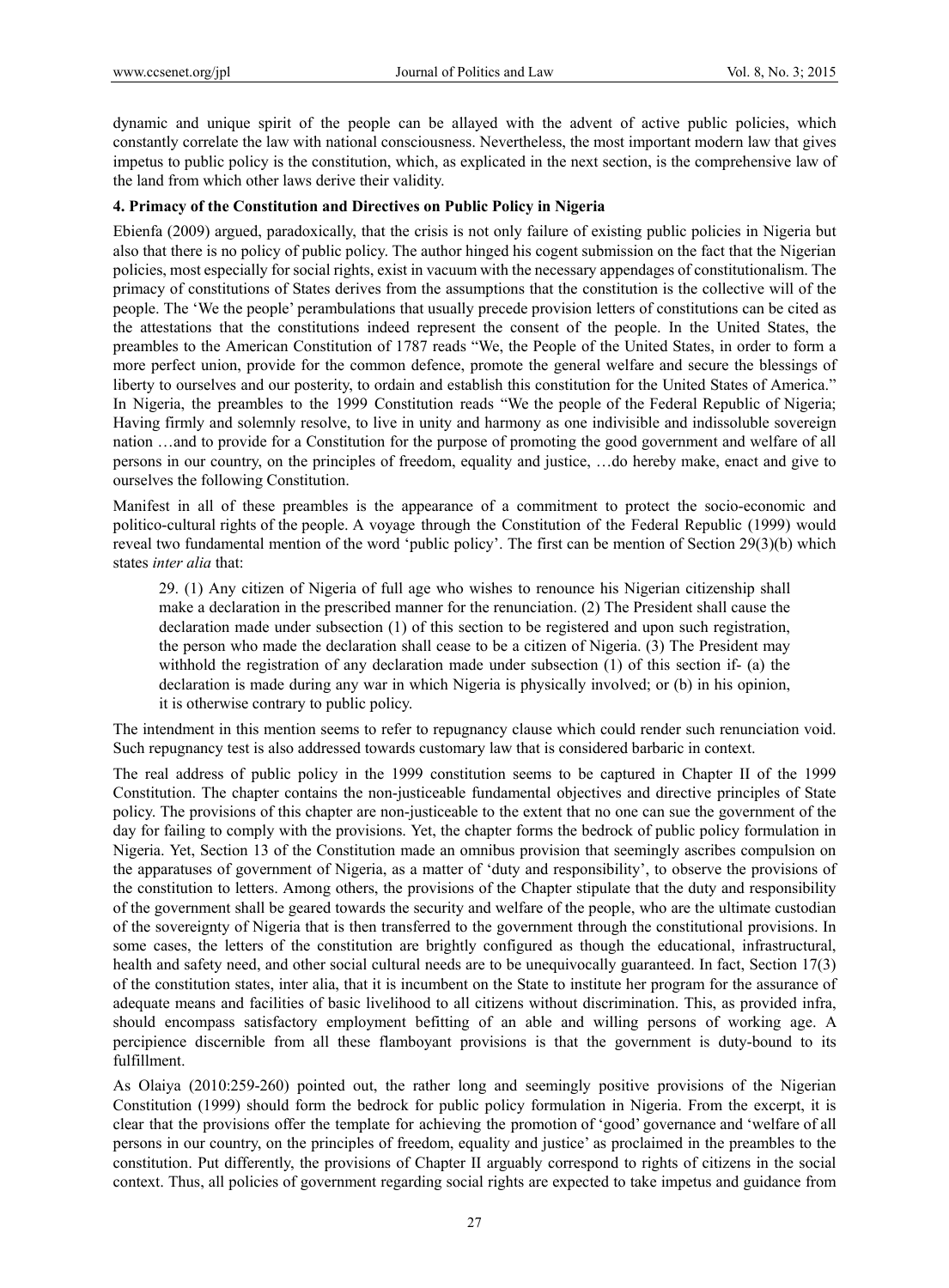chapters II of the constitutions so as to secure their potency and constitutionality. Most especially with the supremacy clause contained in section 1(1-3) that all institutions must conform to the letters of the constitution. According to Section 1(1-3) of the 1999 Constitution:

(1) This Constitution is supreme and its provisions shall have binding force on the authorities and persons throughout the Federal Republic of Nigeria. (2) The Federal Republic of Nigeria shall not be governed, nor shall any persons or group of persons take control of the Government of Nigeria or any part thereof, except in accordance with the provisions of this Constitution. (3) If any other law is inconsistent with the provisions of this Constitution, this Constitution shall prevail, and that other law shall, to the extent of the inconsistency, be void.

This scenario will hold except in times of military rule when the authority of the constitution is sidelined in favour of the abrogating decree. For instance, during the first coup led by Major-General J.T.Y. Aguiyi Ironsi, the key constitutional instrument, following the suspension of the Constitution of the Federation (1963), was the Constitution (Suspension and Modification) Decree No. 1 of 1966 issued by the Head of the Federal Military Government. From 1966, therefore, the 1963 Constitution itself took authority from Decree No. 1 1966. Accordingly to its amended wording the Constitution of the Federation as modified by the Decree prevails over and renders *pro tanto* void ante other law which is inconsistent with it except a Decree: no part of a Decree may be rendered void by the Constitution (See Section 1 of No 20 of 1963 as amended by Decree No. 1 1966). Barring military regimes therefore, the public policy domain should take complete cognizance and departure from Chapter II of the 1979, now 1999, Constitution.

## **5. Constitutionalism and Entrenchment of Social-Economic Rights in the 1999 Constitution**

Constitutionalism is a concept that has attracted extravagance attention, perhaps only next to democracy or democratization. Yet, defining constitutionalism remains a challenge. Mangu (2004) asserted that defining the concept have raised more polemics and diverse understanding than a clear-cut definition. Despite, we attempt here a presentation of some of the attempts, or controversy, that could give a passing understanding of the concept. According to Rosenfeld (1994), constitutionalism is a concept that can be described from three dimensions, which are imposition of limits on governmental powers, strict observance of rule of law, and the protection of the social rights of the citizens. McIlwain (1947) argued that Constitutionalism abhors arbitrary rule., despotism in governance, and advocates the government predicated on rule of law rather of whimsical disposition of rulers.

Constitutionalism has been defined by Chief Afe Babalola (2010:14) as 'the application of the constitution in governance or government according to the constitution'. He further argued that because the constitution is the umbrella law for all other laws, 'it means necessarily that constitutionalism in the rule of law or rule by law i.e. the observance of the express and implied contents of the constitution and its duly begotten laws in the actual conduct of governance' in 'contra-distinction with arbitrary or personal idiosyncratic rules' (Babalola, 2010:14). Möllers (2011) argued, like Babalola (2010) that constitutionalism is rather a concept still evolving. He described constitutionalism as an institutional phenomenon that links law and politics without completely accommodating the differences between both. According to him, a central element in constitutionalism is that political power is legalised, in such a way that politics and public administrations became subjected to the rules they had made, with the court plying the role of umpire. The whole essence here is to view constitutionalism as the process by which the collective wills of the people is transformed into and reflected in the public policies of the society. This process translates into the general law of the state that in turn ensures that the collegiate interest of the people are not only recognised but also enforced appropriately.

Walker (2009:15-16) described a 'holistic' concept of constitutionalism in which authorities and social components operating within a state depend on the 'integrity of the whole' constitution. He raised a dichotomy between constitutionalism studied in the abstract sense i.e. as a theoretical concept for appraising the social world, and constitutionalism understood in the tangible sense as practiced in the 'social world of the state'. Theoretical constitutionalism refers to the conduct of the affairs of the State according to the letters and spirit of the constitution. According to him, constitutionalism in the concrete sense refers to the concept of state constitutionalism viewed both diachronically and synchronically. Diachronically, he referred to the accumulation of modern constitutional practice like juridical, politico-institutional, popular and societal that have become registered due to their continued operations in the past.. Synchronically, he pointed to the formulation of these recognised practice and the interconnectedness among them.

Constitution itself refers to an all-encompassing legal document complete with rules of self-production, self-organisation, self-extension, self-interpretation, self-amendment and self-discipline, all of which combine to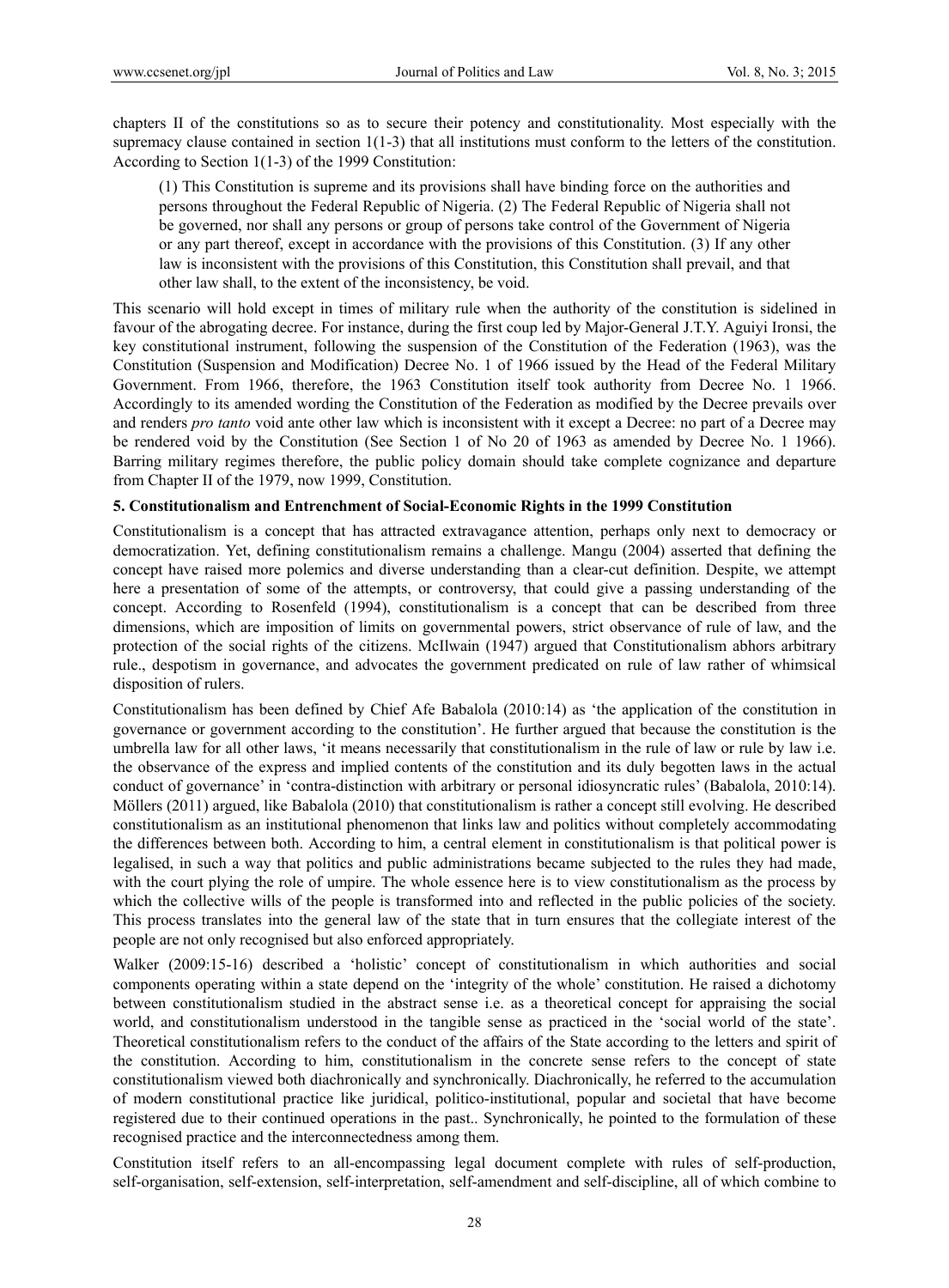affirm the autonomous existence and comprehensive authority of the legal order against other internal and external forces. As Woodrow Wilson (1887) pointed out, the major concern of constitutions is those instrumentalities of government, which are to control general law. He literally described as anti-progressive a constitution observes that speaks only of that executive and legislative powers and how to share the legislative and policy-making functions of government and only of judicial jurisdiction and its functions as interpreters and guardian of the principles of the constitution, and nothing of provisions that will stamp the policies or, at least, give utterances to them. There is no doubt that Wilson's (1887) effusion epitomized the Nigerian case, if not worse. As argued earlier, Section 6(6)c of the 1999 Constitution, by making Chapter II non-justiciable, not only prevents the carriage of social justice it also stamps the miscarriage of justice to a free and just society.

Perhaps this ease of confusion may explain such utterances as that of Niebuhr's, quoted by Wilson (1887) that 'Liberty depends incomparably more upon administration than upon constitution." However, a cursory reflection on, as Wilson (1887) deduced, could signify that the exercise of liberty depend more upon administrative arrangements than upon constitutional guarantees. A deeper emendations, he argued, reveals that the constitution remains 'the principles that rule within the man' and 'the vital springs of liberty or servitude'. He affirmed that public policy on and administration of social equity and liberty alone, notwithstanding how perfect and liberal the principles upon which it is grounded 'can give men more than a poor counterfeit of liberty' as 'Liberty cannot live apart from constitutional principle'. Moreover, since a philosophical study of administration trenches on constitutional ground most especially as it concerns proper distribution of constitutional authority, the simplest arrangement to guarantee efficiency is to concentrate on constitutional responsibility as they are unmistakably fixed upon officials. By so doing, authority will be assigned 'without hampering it and responsibility without obscuring it'. Thus, the 'distribution of authority, when taken into the sphere of the higher, the originating functions of government, it is obviously a central constitutional question'.

However, there are grounds upon which an unqualified grant of opportunity to redress social rights can be justified. Wilson (1887) argued that 'all sovereigns are [usually] suspicious of their servants', and vice versa. The State, *ab initio,* being an instrument for struggle. Quoting Engels, Ebienfa (2009) had argued that the State, is an instrument for class rule, in which the mighty dominate and oppress the weak, whereby the 'State' acts as the legitimizing force(s) or "order" by 'moderating the conflict between the classes' with a view to perpetuating oppression. Thus, for reasons of strengthening the government against multiplicity of litigations from disgruntled citizens; and especially for the avoidance of the abuse of such wide privilege for political purposes, governments usually refrain from enshrining the rights into the constitutions. Without doubts, as obtainable in advanced democracies, such rights may form part of accepted norms for governance, only that they their existence is conscientious. Even, where the constitutions recognise the existence of such rights in written forms like the case of Nigeria, Ghana, India, etc, there are always necessary concomitant provision ensuring that such rights are not actionable in law courts. Yet, as Wilson (1887) pointed out, to ensure the potency of our public policy and insure them against possible failure 'we have only to filter [them] through our constitutions' and put them over a slow fire of misrepresentation that leads inevitable malfunctions so as to distil away their failures.

## **6. The Scenario of Public Policy Failure in Nigeria**

Nigeria is not bereaved of public policies: the problem is most of them, as Omotosho (2013:126) pointed out 'ended in fiasco'. For instance, the Obasanjo administration had initiated so many laudable policies intended to salvage the ailing economy and governance in terms of growth and development. Some of these policies, he argued, are the Monetisation Policy; National Economic Empowerment Development Strategies (NEEDS); Economic and Financial Crimes Commission (EFCC); Independent Corrupt Practices and Other Related Offences Commission (ICPC); Banking Reforms; Revitalisation of the National Food and Drug Administration (NAFDAC); Constitutional Conference; Policy Towards Poverty Reduction/ Alleviation – SMEDAN, PAP, SMSE etc; Privatisation Policy; Emphasis on Infrastructural Development; to mention a few. As rightly averred, no sooner had the policies formulated than 'most of them ended in fiasco' and thus deepening the frustration and impoverishness of the citizens. Iluyomade and Eka (1992:3) wrote that in one single Gazette in 1976, a number of public policies were initiated leading to the establishment of 'no fewer than twenty-five public agencies'. These included at least 10 River Basin Development Authorities (RBDA), the Nigerian Security Organization (NSO), the News Agency of Nigeria (NAN), the Nigerian Export Promotion Council (NEPC), the Nigerian Airport Authority (NAA), the Nigerian Atomic Energy Commission (NAEC), the National Emergency Relief Agencies (NERA), etc. Similarly, the period also saw a geometric increase in the quantity and cost of governance without visible qualitative impact on the citizens.

There are plethora of studies explaining the failure of policy process in Nigeria, some of which include Omotosho (2013), Olaiya (2010a), Olaiya (2010b), Oyelaran-Oyeyinka (1997), Ekuehare (1996), Ikpeze et al (1991), Soleye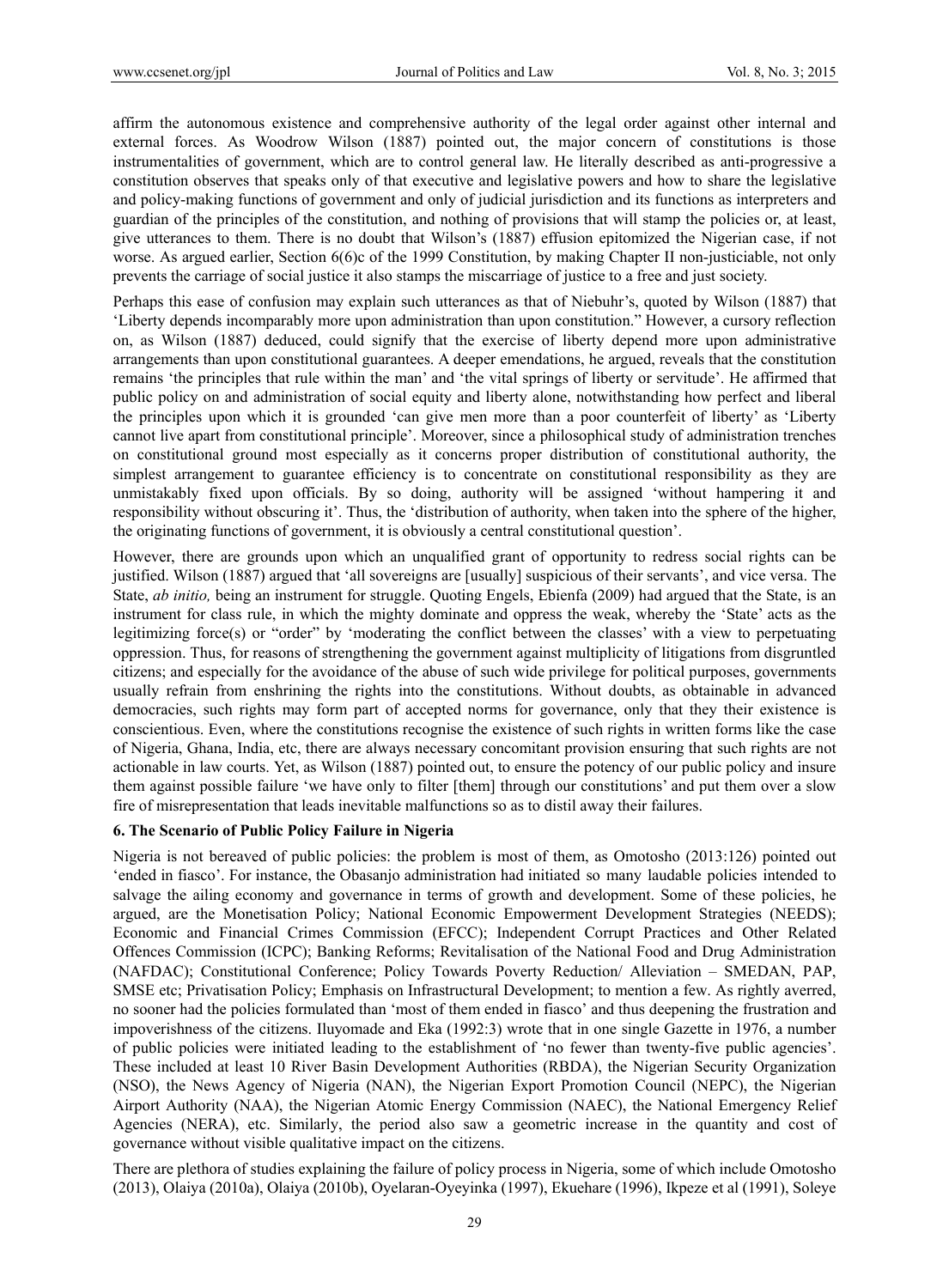(1987), Oyejide (1975), Egbon (1975), Adamolekun (1983), to mention a few. Ebienfa (2009) argued, paradoxically, that the crisis is not only failure of existing public policy in Nigeria but also that there is no policy of public policy. However, most of the works have been technocratic exposure of the country's public policy analysis and others from the perspectives political and sociological aspects of African policy process (Ikpeze et al, 2003). There are also studies which attempt to cage failure in public policies in Nigeria as a product of disjointed and fragmented nature of policy follow-up (Makinde, 2005). Specifically, Ademisokun-Turton (1992) admits that:

Nigeria's industrial policies, objectives and strategies are often subject to either modifications, or neglect or even total abandonment. In other words, industrial policies and practices are pursued on an ad-hoc basis and in a most uncoordinated manner. This major shortcoming partly explains the reason for the concentration of Nigeria's few industries in major cities like Lagos, Kano, Ibadan, and Port Harcourt, the centres of political power of the ruling elites. This partly explains why industrial location is not solely a function of reasoned entrepreneurial planning and decisions, since political considerations are often given undue weight.

Every finger seems pointing at poor implementation as though the policies in themselves, howsoever incongruent they are to the problem at hand, could have succeeded were they to be properly and strictly implemented. To drive home the implementation argument, Makinde (2005:64-66) quoted extensively from Honadle (1979) by drawing analogy of policy implementation problem with that of 'social carpenters and masons who fail to build to specifications and thus distort the beautiful blue print'. She quoted Honadle (1979) as follows:

Implementation is the nemesis of designers, it conjures up images of plans gone awry and of social carpenters and masons who fail to build to specifications and thereby distort the pattern handed to them. It provokes memories of "good" ideas that did not work and places the blame on the second (and second-class) member of the policy and administration team.

The above quotation and its cohort over-amplified the importance attached to policy implementation and those that are responsible for implementing these policies. It also shows that no matter how bad the blueprint of a programme is, an effective implementation of it will make sense of in whole shenanigans. An obvious neglect lies in considering the atmosphere in which policies are made. It is discernible that most often than not, most policies were construed from requisites of politics with the hard realities of the needs of the target people distantly relegated to the background.

The implementation argument also failed to consider the high-stake politics of eliticism and hegemony in Nigeria where the fight for booty or national cake is ferocious and often malicious. The debilitating effect of heated political phenomenon can hardly be curtailed by 'good' policy implementation. Garba (1995) came close when he observed that most of Nigerian policies are tended in chequered antecedents. According to him:

Who gains, who loses in these federal, state and local policy arenas is rarely an accident. More often than not, the distributional consequences of public policies are the intended result of the private interests which have been instrumental in their design, passage and implementation. For the entire country, the manipulation of public policy for private purposes comprises yet another disjunction in our fractured history. Not every public policy fails; and not every public programme or project is redundant. But when once in a while a policy succeeds, it is often not because of government per se, but in spite of it (Garba 1995: 237).

Ekwueme rebuts the implementation argument that the Nigeria's constitution is not all that defective but that its problem lies in the way it is operated. He argues that

> It is often said in Nigeria that there is nothing wrong with our several constitutions but that what is all wrong is with the operators of the constitutions who distort and abuse their provisions and do not play by the rules of the game. I do not endorse this view, for if the country is not made up of angels who will operate the constitution but is made up, instead, of rogues and vagabonds, then it is only proper that the constitution in place should be tailored to suit rogues and vagabonds, and not angels, as its operators" (Ekweme, 2005: 2).

Considering the above, and going by the effusion of Lane (2000:33) that 'the fate of public policies depends on both how the policy [is] enacted [and] is implemented and the nature of the organizations which are the target for policy implementation', it goes without saying that the hollow base from which Nigerian public policy, most especially as it affects social rights of citizens are a significant source in the policy failure discourse waiting to be explored.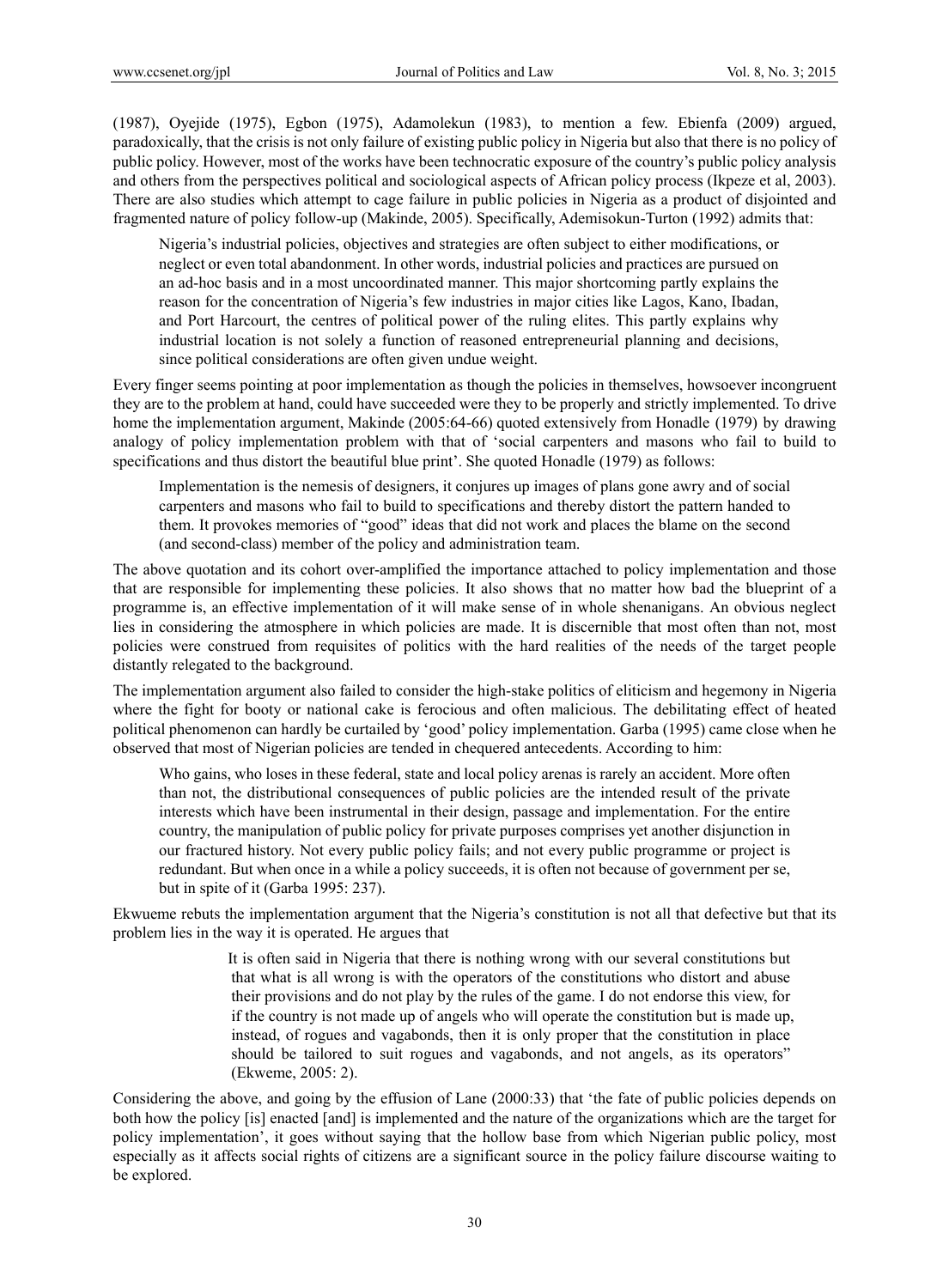#### **7. Non-Justiciability of Social Rights in Nigeria: Arguments for and Against**

The most favored arguments advanced by proponents of non justiciability of social rights is often cited from the text of Article 2 of the International Covenant on Economic Social and Cultural Rights (ICESCR), which Nigeria ratified and adopted on 29<sup>th</sup> July, 1993, where it has been argued that social rights are conditional ends that cannot be enforced against the State. The International Council on Human Rights Policy (ICHRP) argued in 2005 that this largely resulted in the provisions being expressed in State constitutions as 'obligations and not individual rights' (ICHRP, 2005:9). According to Article 2 of the ICESCR,

[e]ach State Party to the present Covenant undertakes to take steps… to the maximum of its available resources….to achieve progressively the full realization of the rights recognized in the present Covenant by all appropriate means, including particularly the adoption of legislative measures.

In this light, Ebobrah (2007:116-17) contended that 'socio-economic rights are at best programmatic provisions and confers no immediate and enforceable right on individuals'.

The second most advanced argument is discernible in the legal implication of section 6(6)(c) of the 1999 Constitution and its consequence for justiciability of socio-economic rights in Nigeria. While vesting the judicial powers of the federation in the courts, section  $6(6)(c)$  of the 1999 Constitution states that the judicial powers vested accordingly

Shall not, except as otherwise provided by this Constitution, extend to any issue or question as to whether any act or omission by any authority or person or as to whether any law or any judicial decision is in conformity with the Fundamental Objectives and Directive Principles of State Policy set out in Chapter II of this Constitution.

In addition, apart from the courts lacking capacity to make articulated decisions about implementation and enforcement strategies, it is also argued that making socio-economic rights enforceable vitiates the principle of separation of powers in that it allows 'unelected' judicial officers to tinker with the role of legislature to make law and that of executive to execute the law (Ebobrah, 2007). Moreover, because social rights 'are usually formulated in vague and indeterminate language' it presents a complexity for judicial implementation in serious wrongs that can be remedied. For instance, the provisions in chapter II of the Constitution is cast in subordinated language in the like of 'Government shall direct its policy towards ensuring…', compared to the language in chapter IV of the same constitution that assertively provided that 'Every person has a right to…' or that 'Every person is entitled to…'. As Ebobrah (2007:117) rightly pointed out, 'whereas the former provisions may impose a duty on government, they do not confer individual rights that can be invoked in court'.

Yet, there are reasons to justify the invocations of these same social rights in law courts. Foremost in this regards is the contention that chapter II of the 1999 Constitution, even though decidedly made non-justiciable, is not cast to the exclusion of what is known as socio-economic rights. Ebobrah (2007) argued that social rights are 'conglomerate of several rights, ideals and programmes' not exclusively captured in the text of Chapter II. *Ipso facto*, Section 6(6)c clause making chapter II non-justiciable is not holistically directed at all conceivable and emerging socio-economic rights but at the contents contained in the text of chapter II of the constitution. In *AG Ondo v. AG Federation*, (2002) 9 NWLR (Pt 772) 418, the Supreme Court emphasized, the provisions of a statute (including the Constitution) must be read in their plain and ordinary meaning which best give their meaning where they are clear and unambiguous.

Proponents of this school of thought also averred that even though section 6(6)(c) clearly declares that chapter II is not justiciable, it does not appear to tamper with the parliamentary power to make laws that can confer actionable rights on the contents of chapter II (Ebobrah, 2007). It then comes to fore, the provisions in Item 60(a) of the Exclusive Legislative list (Part I Second schedule) of the 1999 Constitution, which empowers the National Assembly to enact laws for the 'establishment and regulation of authorities…to promote and enforce the observance' of chapter II of the Constitution. In a situation where the legislature takes positive steps in this direction, the contentious provisions in Section 6(6)c would have been rendered impotent and right of access to a court for the enforcement of such a right by an aggrieved citizens will receive the much-needed boost, 'just as nothing removes the competence of a court from entertaining such a case'.

Another strong point against non-justiciability of Chapter II is the provisions of African Charter containing several articles that confer socio-economic and cultural benefits on citizens and its important domestication in Nigeria via [t]he African Charter on Human and Peoples' Rights (Ratification and Enforcement) Act Cap 10, Laws of the Federation of Nigeria (LFN). With this, it can be validly argued that by logical implications,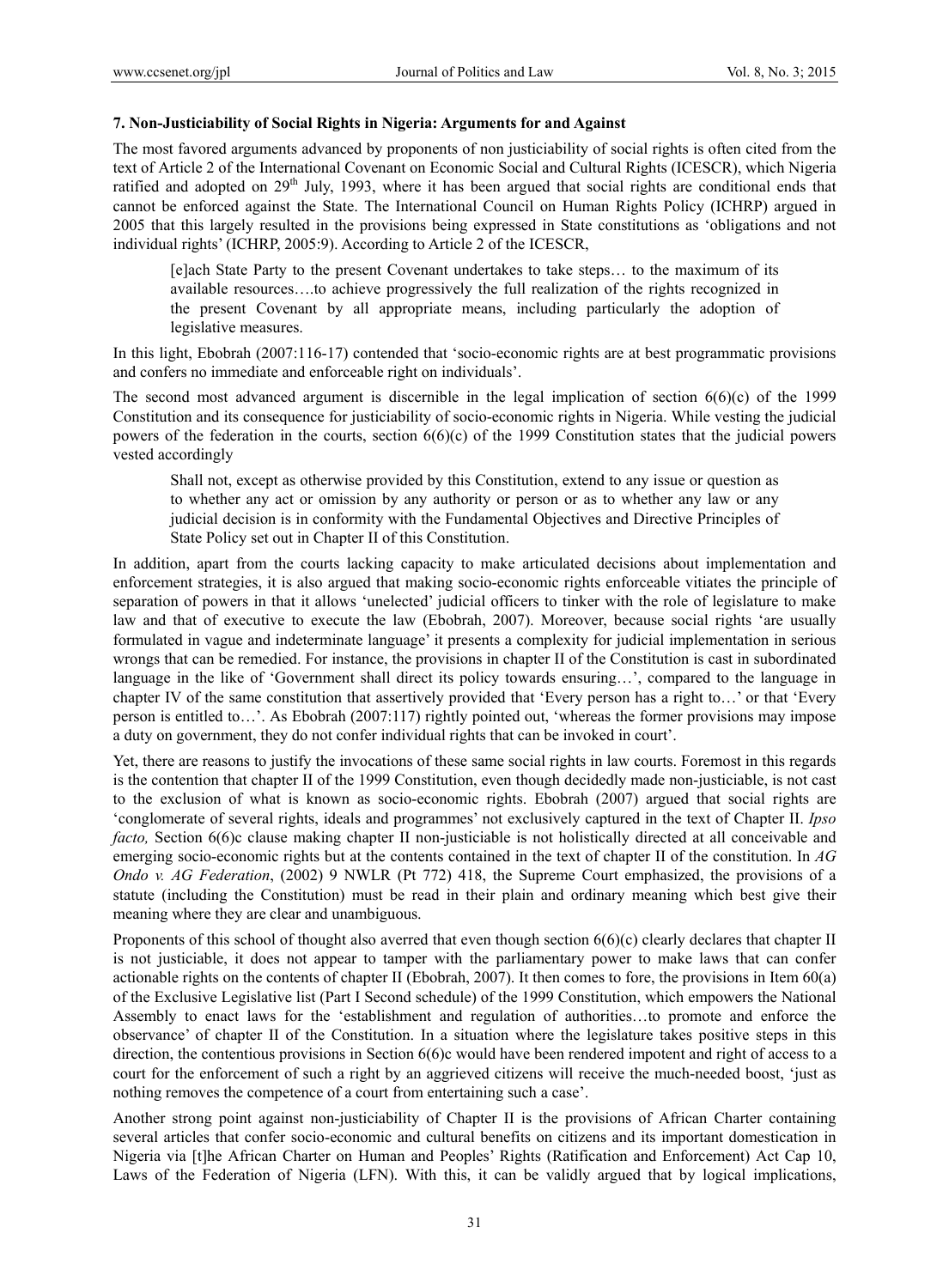socio-economic rights are actionable in the Nigerian courts notwithstanding the provisions of section  $6(6)(c)$  of the Constitution to the contrary. Reinforcing this submission is the non-recognition of "traditional" or "generational" approach to socio rights protection, which renders a dichotomy between civil and political rights (CPRs) and economic and social cultural rights where the former are justiciable and the latter are not.

Beyond the level of mere speculative and theoretical exposition, the Nigerian courts have also invoked the justiciability of social rights in various judicial pronouncements notwithstanding the provisions of section  $6(6)(c)$ of the Constitution. Even though the Supreme Court is yet to pronounce on the issue, there are plethoras of cases from the lower superior courts that have give strength to the circumstances. In a Court of Appeal case, *Oronto Douglas v Shell Petroleum Development Company Limited*, (1999) 2 NWLR (Pt 591) 466, the Court endorsed the justiciability of an action brought pursuant to article 24 of the African Charter (Ratification and Enforcement) Act. Ebobrah (2007) opined that these judicial pronouncements tend to purport that the provisions of article 24 of the African Charter are similar in manifestations to the provisions of Chapter IV on the actionable civil rights of the 1999 Nigerian Constitution. Similarly, in an unreported Suit no. FHC/B/CS/53/05, *Gbemre v Shell Petroleum Development Company Nigeria Limited and 2 ors, the Federal High Court in Benin City also upheld* an action based on article 24 of the African Charter (Ratification and Enforcement) Act.

Nevertheless, uncertainty still beclouds the fate of public policy cast in respect of social rights in Nigeria. The prevailing situation is that the constitutional provisions contained in Section 6(6)c are still being invoked to a large extent still make the terrain of public policy of social rights murky waters. The general trends tend to be that that despite these pockets of legislative, supra-national conventions and judicial authorities in favour of the justiciability of social rights, the supremacy of the constitution still understandably holds sway. This indeed is a pointer to the fact that nothing short of a holistic approach, like an amendment to the letter and spirit of the seemingly inviolable clauses in Section 6(6)c of the 199 constitution, social rights and public policies fashioned to cater for the welfare of the citizens will remain at large.

#### **8. Socio-Economic Rights and Failure of Nigeria's Public Policy**

The letters of Chapters II of the 1999 constitution are quite comprehensive to the extent that public policy in Nigeria should be robust if crafted around it. For instance, major public policies like the education, health, etc are well-grounded in the Chapter. The problem is the counter-provisions of Section 6(6) of the same constitution that foreclosed the justiciability of these provisions by the citizens. The argument here is that these helter-skelter status of the constitutional provisions on major aspect of public policy did result in lack of commitment on the part of government to these welfarist issues. If anything, the policies that bordered on socio-economic and cultural needs of the citizens are merely promulgated without intention to be bound by them.

The 1999 constitution ably provides that government shall ensure 'free, compulsory and universal primary education' in addition to this is that secondary and university education should be free. Concerning primary education, a discerning mind could be tempted to assume that the word 'compulsory' impugn that all children of primary school age are automatic responsibility of the government. The same could be discerned towards secondary and university education, which supposed 'free' as the constitution stipulates. In fulfilling these, it would be expected that public policy on education would be direct and pungent in addressing the 'compulsory' and 'free' education provisions. This, obviously, is not the case. For instance, the lack of focus reflected in the uncoordinated education programme of the country with high infiltration from the private sector. This lack of coordination has resulted in multiplicity of curricular activities being perpetuated in the schools; especially as it concerns the primary and post-primary institutions. The private schools are indeed free to determine all the administrative and legal and curricular programmes in their respective schools, including the exorbitant fees and textual provisions. The resultant effect of this is that, even though a greater deal of money are being expended on wards in the recent time, in comparison to the past, the standard of education in Nigeria is apparently falling. The same can be said of the haphazard public policy on health and public safety, where the citizen are left largely unprotected presumably because the government cannot be held accountable for any neglect that leads to insecurity of health and lives and property of the people.

## **9. Conclusion**

There can be no doubt that policy failure is part of the 'devil' inhibiting the achievement of policy objective in Nigeria. The situation becomes more forlorn in the aspect of socio-economic and politico-cultural rights of citizens embodied in Chapter II of 1999 Constitution of the Federal Republic of Nigeria, on the one hand, and made unreachable *mutatis mutandis* by Section 6(c) of the same constitution. This study explored the seeming contradictions within such provisions and counter-provision on an aspect of governance considered by scholars as very pivotal to democratic governance. The study analysed the essential roles of law and constitution in public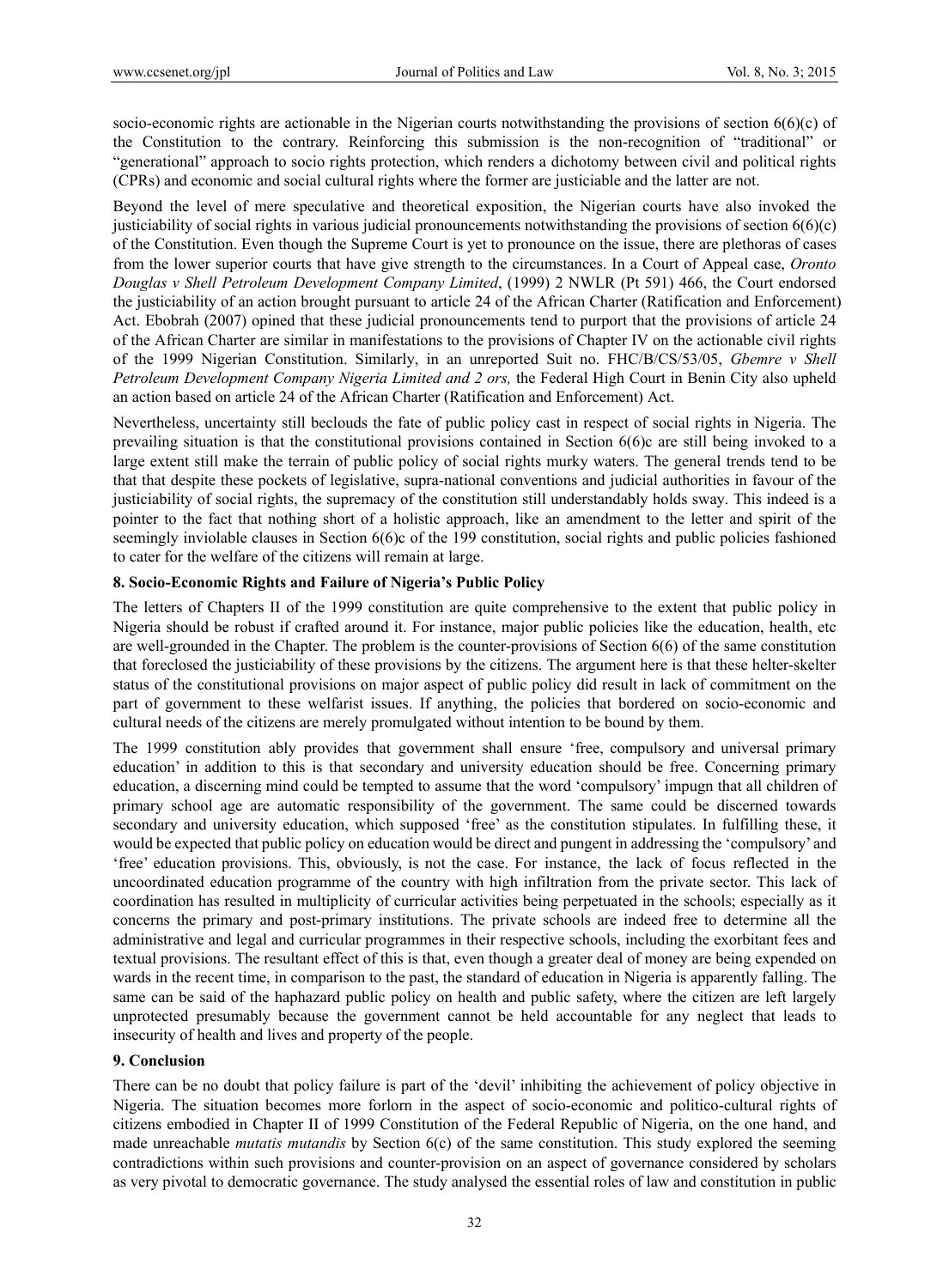policy frameworks against the backdrop of the situation in Nigeria where most of the policies, especially those pertaining to welfare and social rights of the citizens, lack the necessary constitutional vertebrae. The constitutive effect of these, as explicated in the paper, is that the Nigerian social policies are formulated extempore making the entire policy evaluation difficult, if not forlorn. While analysing the nitty gritty of the issues in question, evidences bordering on legislative, international treaties and conventions as well as judicial authorities on the justiciability of social rights were discovered. These, if properly followed, could have mended the hollow framework in which the Nigerian social right policies operate.

The study also found evidences of hasty condemnations of formulated policies on socio-economic rights without an in-depth analysis of the queer and flawed process of policy formulation in itself. There are evidences from scholarship to establish the importance of formulation antecedents and process as critical to policy successes in Nigeria (Olaiya, 2010a; Olaiya, 2010b; Ebienfa, 2009; Koehn, 1983; Aminu, Tella & Mbaya, 2012; Paki & Ebienfa; and Ugwuanyi & Chukwuemeka, 2013)

To this end, and bearing in mind the need to formulate enduring public policies in the area of economic and socio-cultural rights, the study concluded on the following critical stance: (a) There is urgent need to promulgate laws that will serve as the backbones of policies on economic and social rights not only to ensure consistency but also to foster continuity; (b) there is also the need to be more constitutional in all aspects of the formulation of social right policies to prevent abuse in the highest possible regards and, most importantly, to ensure popularity of the policies as the constitution is the mother law that a good number of members of the society are familiar with; and the prevailing situation of lack of assertive position by the courts between the provisions of Section 6(6)c of the 1999 Constitution and Article 24 of the International Covenant on Economic and Social Rights (ICESCRs) should be resolved, either by outright amendment to the relevant part of the 1999 constitution or by the legislature exercising its power in Item 60(a) of the Exclusive Legislative List.

#### **References**

- Adamolekun, L. (1983). *Public Administration: ANigerian and Comparative Perspective.* New York: Longman Inc.
- Adams, G. B., & Balfour, D. L. (1998). *Unmasking Administrative Evi*l. Thousand Oaks: SAGE Publications, Inc. http://dx.doi.org/10.4135/9781452231525.n6
- Aminu, A. A., Tella, C. M., & Mbaya, P. Y. (2012). Public Policy Formulation and Implementation in Nigeria. *Public Policy and Administration Research, 2*(5), 57-62. Retrieved from http://www.iiste.org
- Babalola, A. (2010). *Constitution and Constitutionalism.* Retrieved from http://www.afebabalola.com/downloads/Constitution\_and\_con.pdf 30/3/14
- Duru, O. W. C. (2013). *The Justiciability of the Fundamental Objectives and Directive Principles of State Policy under Nigerian Law.* Retrieved from http://papers.ssrn.com/sol3/papers.cfm?abstract\_id=2140361 on 31/01/2014
- Ebienfa, K. I. (2009). *The Nigerian State and the Politics of Public Policy Implementation.* A Publication of Centre for the Advancement of Socio-Political and Environmental Justice. Retrieved April 25, 2014, from http://kimiebi.blogspot.com/2009/12/nigerian-state-and-politics-of-public.html
- Ebobrah, S. T. (2007). The Future of Economic, Social and Cultural Rights Litigation in Nigeria. *Review of Nigerian Law and Practice, 1*(2), 108-124.
- Egbon, P. C. (1995). *Industrial Policy and Manufacturing Performance in Nigeria, Ibadan: National Centre for Economic Management and Administration* (NCEMA).
- Ekuerhare, B. U. (1996). Design and Management of Sectoral Policies in Nigeria: Industrial Policy under SAP. In M. I. Obadan, & M. A. Iyoha (Eds.), *Macroeconomic Policy Analysis, Tools, Techniques and Applications to Nigeria*. Ibadan: NCEMA.
- Garba. (1995). The Impact of Oil on Nigeria's Economic Policy Formulation. Text of a paper presented at the conference on Nigeria: Maximizing Pro-poor Growth: Regenerating the Socio-economic Database, organized by Overseas Development Institute in collaboration with the Nigerian Economic Summit Group, 16th / 17th June 2004
- Ikpeze, N. I., Soludo, C. C., & Elekwa, N. N. (2003). *Nigeria: The Political Economy of the Policy Process, Policy Choice and Implementation.* Retrieved from http://www.idrc.ca/en/ev-71263-201-1-DO\_TOPIC.html
- Iluyomade, B. O., & Eka, B. U. (1992). *Cases and Materials on Administrative Law in Nigeria.* Ile-Ife, Nigeria: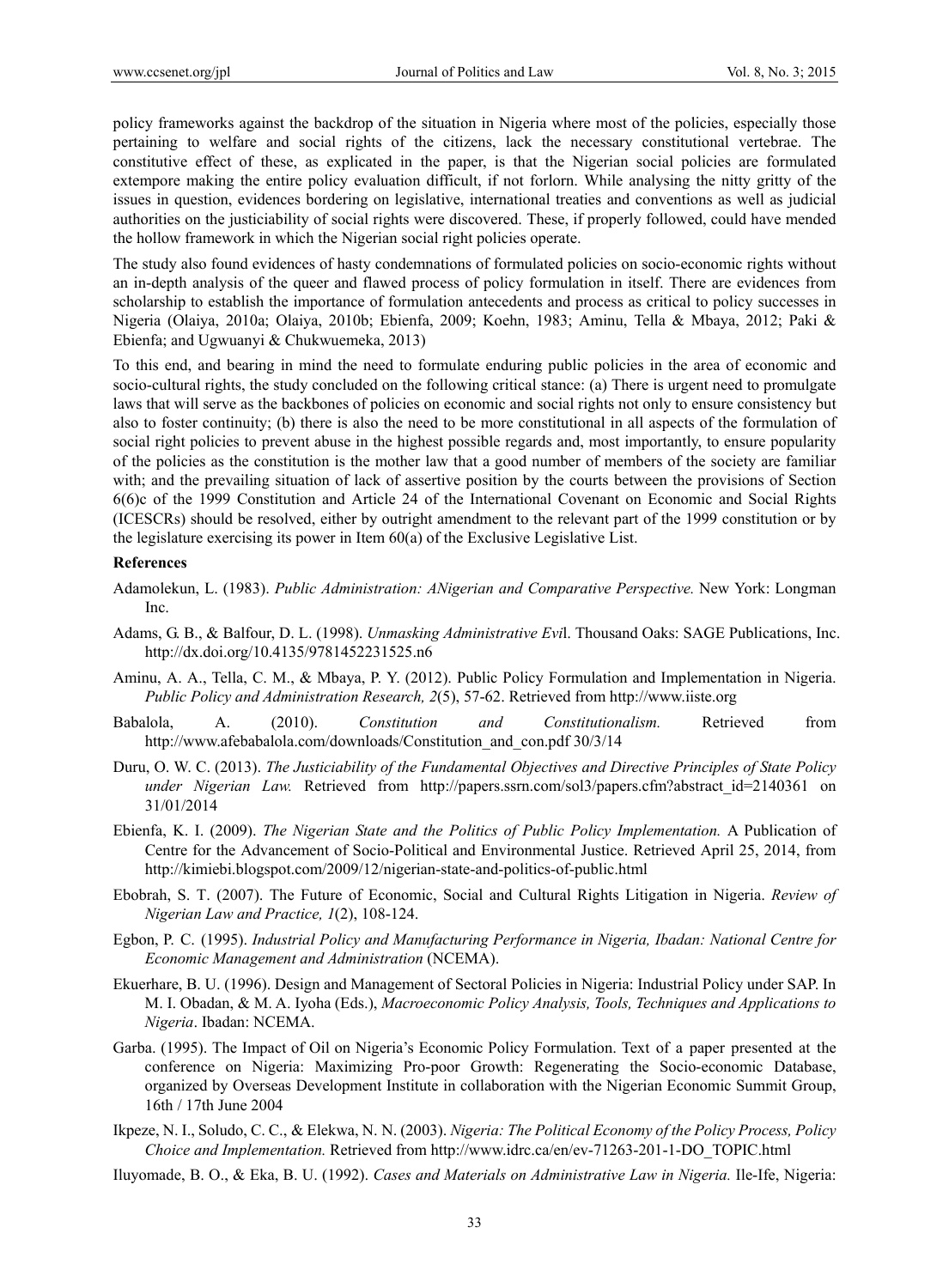Obafemi Awolowo University Press Ltd

- Koehn, P. (1983). The role of public administrators in public policy making: Practice and prospects in Nigeria. *Public Administration and Development, 3*(1), 1-26. Retrieved from http://onlinelibrary.wiley.com/doi/10.1002/pad.4230030102/abstract 25/04/14
- Kutner, L. (1972). Legal Philosophers: Savigny: German Lawgiver. *Marquette Law Review, 55*(2).
- Lane. J. (2000). *The Public Sector: Concepts, Models and Approaches*. London: Sage Publication Ltd. http://dx.doi.org/10.4135/9781446220085.n4
- Little, J. H. (1996). Thinking Government: Bringing Democratic Awareness to Public Administration. In G. L. Wamsley, & J. F. Wolf (Eds.), *Refounding Democratic Public Administration: Modern Paradoxes, Postmodern Challenges* (pp. 327-351). Thousand Oaks: SAGE Publications, Inc. http://dx.doi.org/10.4135/9781452233505.n13
- Makinde, T. (2005). Problems of Policy Implementation in Developing Nations: The Nigerian Experience. *Journal of Social Sciences, 11*(1), 63-69.
- Mangu, A. M. (2004). *Constitutional Democracy and Constitutionalism in Africa.* Retrieved March 30, 2014, from kms1.isn.ethz.ch/serviceengine/Files/ISN/104121/.../Chapter1. pdf
- McIlwain, C.H. (1947). *Constitutionalism: Ancient and Modern.* Ithaca, New York: Cornell University Press (revised edition).
- McSwite, O. C. (1996). Postmodernism, Public Administration, and the Public Interest. In G. L. Wamsley, & J. F. Wolf (Eds.), *Refounding Democratic Public Administration: Modern Paradoxes, Postmodern Challenges* (pp. 198-225). Thousand Oaks: SAGE Publications, Inc. http://dx.doi.org/10.4135/9781452233505.n8
- Möllers, C. (2011). *The Guardian of the Distinction: constitutions as an instrument to protect the differences between law and politics.* A preliminary draft paper. Retrieved March 30, 2014, from cosmopolis.wzb.eu/.../conkey\_Moellers\_Constitution-and- Constitutionalism
- Newman, J. (2001). *Modernising Governance: New Labour, Policy and Society*. London: SAGE Publications Ltd. http://dx.doi.org/10.4135/9781446220511.n2
- Okeke, G. N. (2011). Fundamental Objectives and Directives Principles of State Policy: A Viable Anti-Corruption Tool in Nigeria. *Nnamdi Azikiwe University Journal of International Law and Jurisprudence, 2*, 175-184.
- Olaiya, T. A. (2010a). The Roles and Responsibility of Public Officials in Public Policy Formulation and Implementation. *International Journal of Studies in Humanities (IJOSH), 7*(8), 37-46. Int'l Association of Studies in the Humanities, University of Nigeria
- Olaiya, T. A. (2010b). Examining the Legal Context of Public Policy Formulation in Nigeria. *African Journal of Institutions and Development (AJID), V*(7/8). Obafemi Awolowo University
- Olaiya, T. A. (2012). Challenges of Public Policy and Good Governance in Nigeria. In I. O. Aransi (Ed.), *Local Governments in Nigeria: Essays for Professor Oladimeji Aborisade* (pp. 152-166). USA: Warren Publishing inc.
- Omotosho, F. (2013). Governance Crisis and Democracy in Nigeria, 1999 2012. *Mediterranean Journal of Social Sciences, 4*(14). Retrieved from http://www.mcser.org/journal/index.php/mjss/article/view/1585/1594
- Orewa, G. (1997). *We Are All Guilty*: *The Nigerian Crisis*. Ibadan: Spectrum Books Limited.
- Oyejide, T. A. (1975). *Tariff Policy and Industrialisation in Nigeria*. Ibadan: Ibadan University Press.
- Oyelaran-Oyeyinka, B. (1997). *NNEWI: An Emergent Industrial Cluster in Nigeria.* Ibadan: Technopol Publishers.
- Paki, F. A. E., & Ebienfa, K. I. (2011). Public Policy in Nigeria: An Implementation Paradox. *Journal of Social Science and Public Policy, 3*, 1-15. Retrieved from http://www.cenresinpub.org
- Rosenfeld, M. (1994). Modern Constitutionalism as Interplay between Idenity and Diversity. In M. Rosenfeld (Ed.), *Constitutionalism, Identity, Difference, and Legitimacy: Theoretical Perspectives* (pp. 27-28). Durham & London: Duke University Press.
- Shivani, V. (2005). *Justiciability of Economic Social and Cultural Rights Relevant Case Law,* International Council on Human Rights Policy, 82 pages. Retrieved December 12, 2013, from